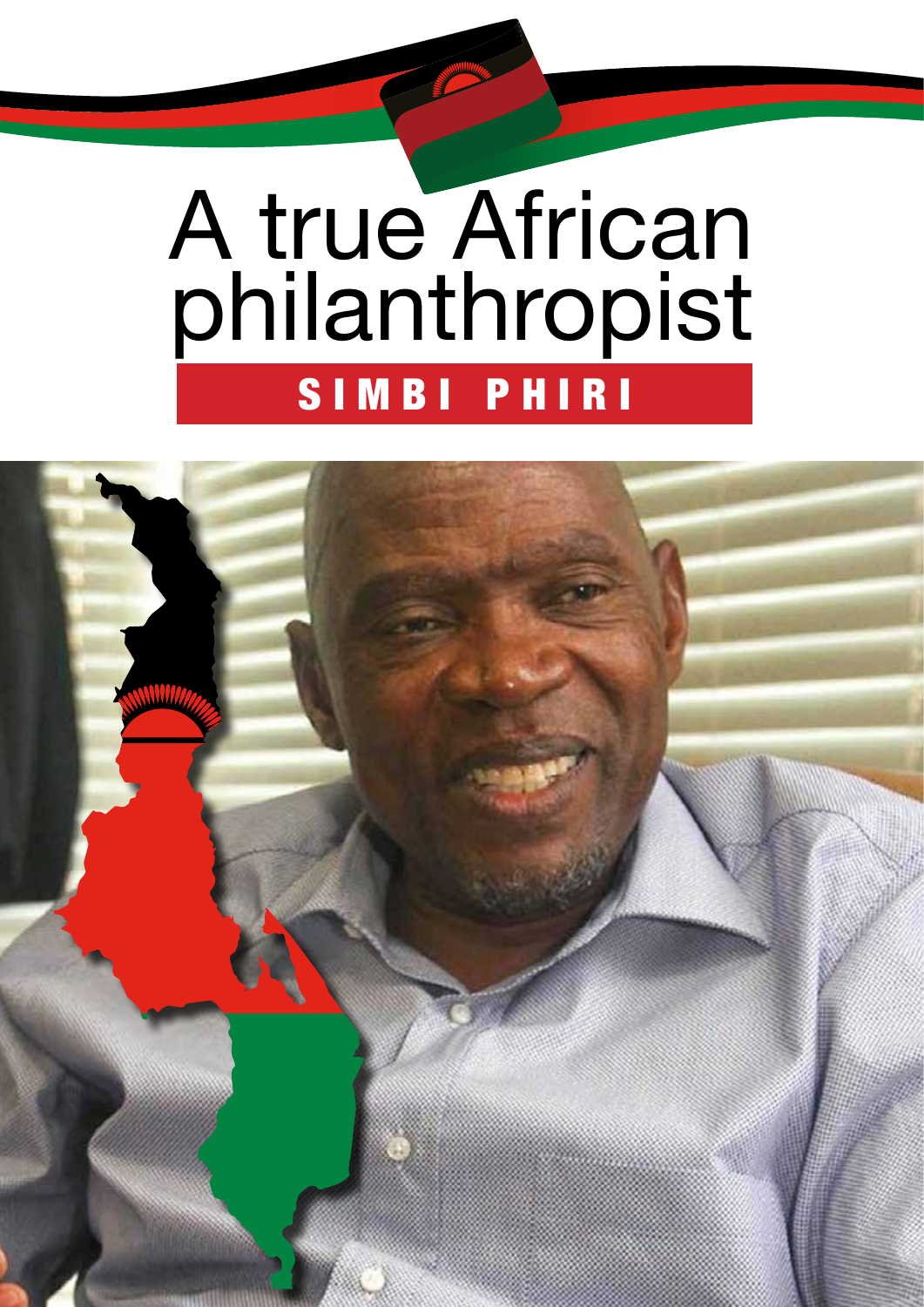### **Khato Civils – A rising African giant in construction and design**

**Khato Civils is a black-owned African values driven design and construction company committed to contributing towards infrastructure development in the African continent.**

**We define the South African borders into the South African borders into** Johannesburg Khato Civils has extended its operations beyond the South African borders into countries including Malawi, Botswana, Zimbabwe, Ghana and Namibia. The company's long-term vision is to have 80% of its projects spread outside South Africa into the rest of the African Continent.

From small beginnings in 2006 with an estimated R100 million annual turnover Khato Civils has grown into a key role-player in the construction and design industry with an estimated over R3 billion annual turn-over.

Some of the key projects the company is involved in include the R5.5 billion Lake Malawi Water Supply Project on its completion the project will supply 5 million litres of potable water drawn from Lake Malawi to the City of Lilongwe – changing the lives of the city's over 2-million residents. There is also the R3 billion Giyani Water and Sanitation Revitalisation Project in Limpopo – where Khato Civils is in a joint-venture with South Zambezi. The company is also involved in the M1-Double Decker Bridge Rehabilitation project in Johannesburg.

Khato Civils' phenomenal growth happened under the leadership of African entrepreneur par excellent and philanthropist Chairman Simbi Phiri.

Born in Malawi Mr Phiri is a naturalised South African who believes that to become a successful African businessman one must be steeped in the African values of Ubuntu and com-



mitment to the sustainable development in communities one operates. This – according to Phiri – is what differentiates him from the non-African foreign investors whose key mission has been to exploit the continent's resources without any commitment to developing the communities that are the historical owners of those resources.

"What we see in Africa today are the holes left by those whose mission was to exploit Africa for its natural resources. As a businessman I believe I had the choice of repeating what the exploiters did to the continent – but that would be contrary to my upbringing as an African child", says Phiri.

It is this upbringing that drives Phiri to establishing sustainable relationships with the government officials as well members of the communities where his company operates.

"It is win-win situation wherein the government officials – who normally know the needs of the community – serve as a sounding board for us. This helps us to understand the needs of



HATO

**DLDINGS** 

*New classroom at the new school Simbi Phiri has built.* 

the communities. The relationships we also establish with communities create an atmosphere of trust and security – something every business needs to run successfully in a given community.

"European investors invest in Africa and then take their profits out of the continent. As an African company Khato Civils invests money in Africa and esures that the profits generated stay in the continent."

Phiri also credits the financial success of the company to a business model he has adopted. Instead of depending on hiring equipment one of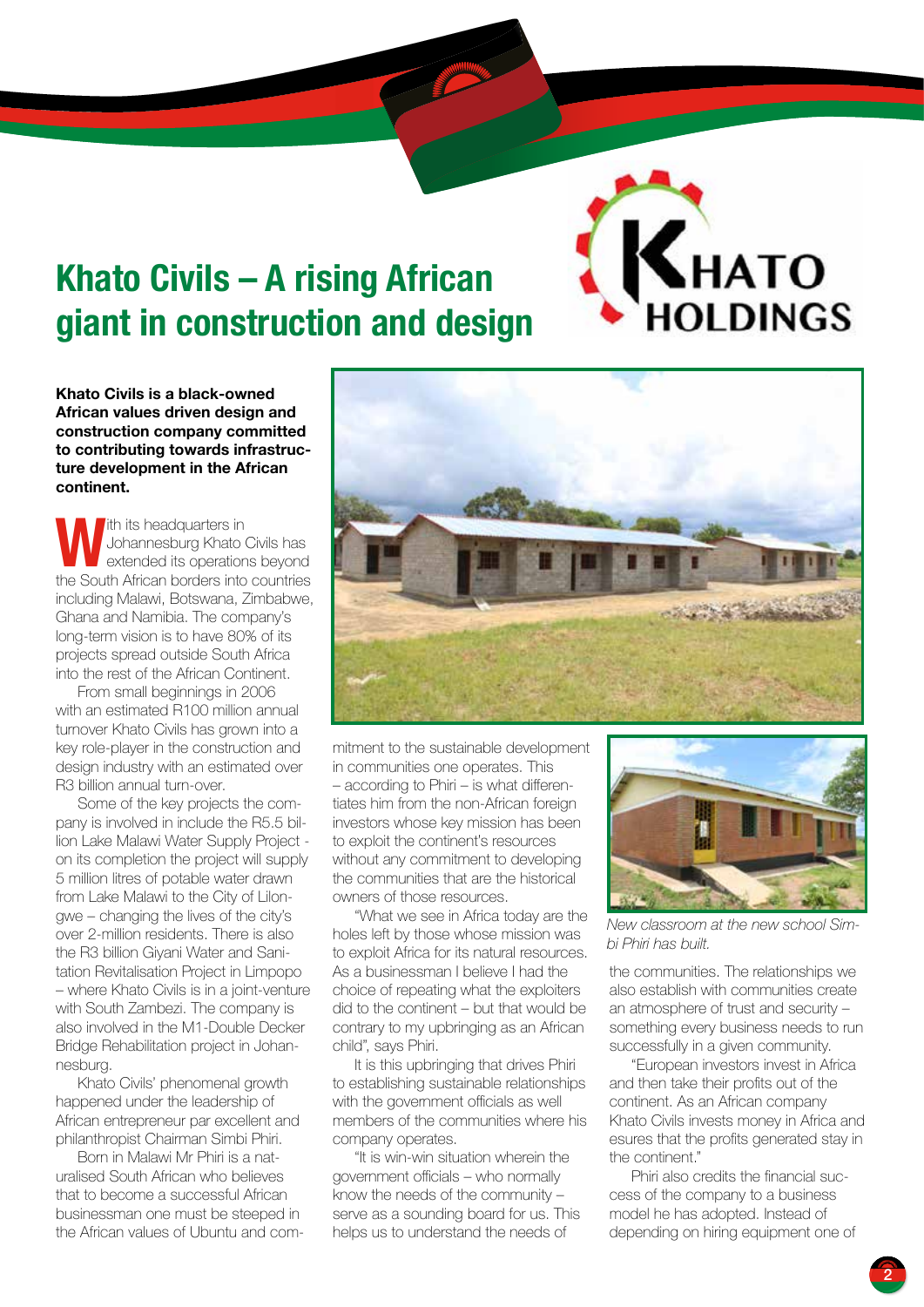Khato Civils business drive has been the acquisition of heavy plant equipment.

"Khato Civils buys and owns its heavy plant equipment – this has alleviated the costs of having to hire equipment and also enhanced our asset base – by having our own mechanics and workshop, we are also able to uphold our standards and timelines", says Phiri.

Currently the company is estimated to own over R2 billion worth of heavy equipment.

Phiri says one of the advantage Khato Civils has over its competitors is its skilled personnel which delivers quality and efficient service to its clientele.

"We employ very skilled professionals and pay them salaries commensurate to their skills and performance. We also have an effective skills development programme that ensures we sustain our skills level."

Khato Civils also has a bursary scheme and an internship programme for training engineers. The company spends up to R3 million per annum on bursaries.

"We are committed to developing skills among – especially the African youth – to create jobs and contribute towards sustainable development in the continent."

Another feather in Khato Civils' cap is its corporate social investment programme – which has seen the company building roads, schools, clinics, community halls, houses and even police stations in different communities.

These include building a new R5 million-worth wing at the previously dilapidated Kwamendo Police Station in Mchinji Village – besides the new wing the company also donated furniture, five motorcycles and a Ford Ranger for the police officers. Also in Malawi Khato Civils has spent another R5 million renovating an old clinic and building houses for the medical staff. Another major project that the company has embarked on in Malawi involves rebuilding an old village where Phiri owns a farm. The project involved building new houses with electricity and running water for 50



*Classrooms with fitted with desks.*

families – and opening a borehole for the villagers have water for their agricultural activities.

"I rebuilt the village because it is inhuman to live on an island of wealth surrounded by a sea of poverty", explains Phiri.

The Khato Civils' supremo says besides it being a legislative requirement – his company's corporate social investment programme is driven by the spirit of Ubuntu and a commitment to empowering communities wherein it operates.

"Growing up in a village in Malawi I have seen poverty but also learned about the value of sharing. I got to understood that communities share the little that they have to benefit everyone including the less fortunate. I now have the means to contribute to the development of communities by identifying what kind of resources are needed and provide those resources. I grew up in poverty and know what it means not to have things one needs to survive."

Communities in South Africa have also benefited from Khato Civils' generosity including building houses for the indigent, equipment for schools, improving sporting facilities and supporting projects by community-based organisation.

Phiri points out that to ensure sustainability in some of its CSI projects his company has offered employment to some of the struggling beneficiaries.

One such beneficiary is 51 year-old



*A semidetached teachers house at the new school.*

Joyce Ditshego who is now employed as a cleaner at the company's headquarters in Midrand. Ditshego's father is the late former Umkhonto we Sizwe operative Johannes Ditshego – who used his home in Pitsane next to the Botswana border as conduit to smuggle young activities from Alexandra and then Kwandebele into Botswana for training as MK cadres.

As the breadwinner Ditshego's death left his family indigent. Phiri was then approached by the now Limpopo Premier Stan Mathabatha for assistance. A six-roomed house was built for the Ditshego family in Pitsane but upon realising that the family did not have any sustainable source of income – Phiri offered Joyce a job – so she can support her mother and her siblings.

The impact of this gesture can be read from Joyce's response. She only has praise for "Ntate Phiri."

**"He has changed my life because of him I can now take care of my family."**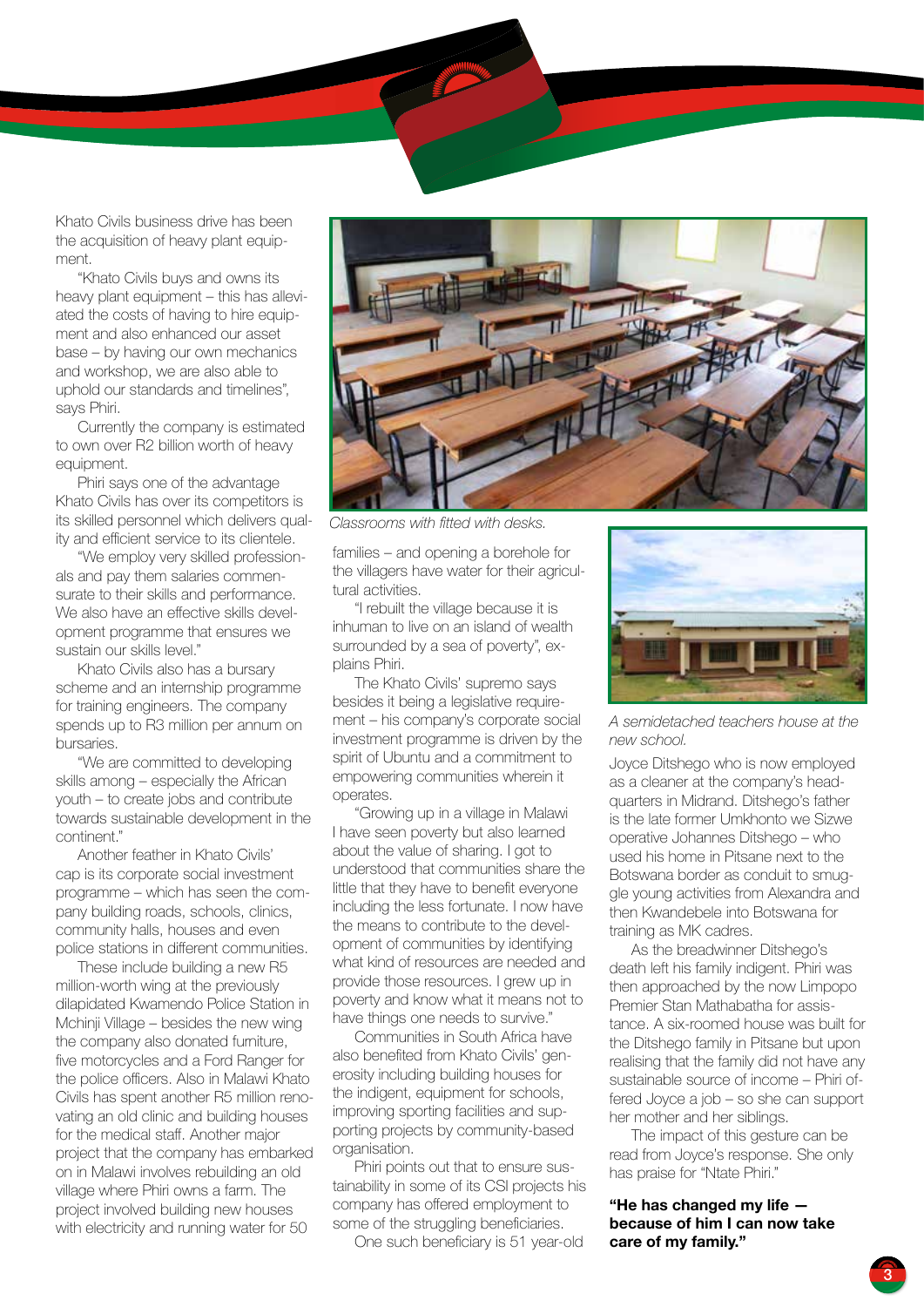# **Tycoon Simbi Phiri hands over K85mil Police building to Malawi govt: Kamwendo Police Unit in Mchinji**

**December 13, 2016 Sarah Munthali**

Governnment has commended Mchinji Businessman and Philanthropist SimbiAshan Phiri for personally funding a newly constructed Kamwendo Police Unit in Mchinii at an estimated cost of K85 million.

**S** peaking when he received the facility on behalf government or Monday, Minister of Home Affa and Internal Security Grace Chiumia **Peaking when he received the** facility on behalf government on Monday, Minister of Home Affairs commended the South African based businessman for the donation, saying it would ease challenges faced by the police in the district.

"Simbi Phiri has shown that he has a giving heart hence the donation to the community, We appreciate the good relationship you have with the government, This is a good gesture, and patriotism at its best," She said.

Besides the Police unit, Phiri also donated furniture, a vehicle (a Ford ranger) and five motorcycles to ease mobility among police officers in their law enforcing duties.

Senior Chief Mkanda commended Phirifor his contribution to development projects in Mchinji.

"What you are doing for the people of Mchinji is of huge significance. Not long ago you also handed over Tembwe Health centre to the people of Mchinji. You are a real son of the land," said Mkanda in reference to the K200 Milliom health facility which Simbi renovated

Inspector General of Police LexterKachama said the new offices will enable police staff at Kamwendo have a decent place to operate from.

"What we have witnessed today is the best definition of a good working re-



*New Kamwendo Police Unit pic Sarah Munthali MANA*



*Simbi Phiri handing over the motor cycle to Inspector general Kachama*



*Vehicle donated by Simbi*

lationship between police and citizens. The battle against crime cannot be won by police alone, it requires community involvement . We at Malawi police Service do not take this gesture by Simbi Phiri for granted," He said.

Speaking in an interview after the handover ceremony SimbiAshan Phiri who is also chairperson of Khato Holdings, a Civil Engineering Company based in South Africa said he funded



*Minister Grace Chiumia greets Simbi Phiri at Kamwendo Unit pic Sarah Munthali*

the construction of the police Unit after noting the poor state it was in.

Simbi Phiri also rejectedrumours that he gives back to the community because he is eyeing a political seat.

"I do my businesses in South Africa and Botswana and I am successful there, I have heard the rumours that I want to join politics but this is not true,"He said, adding he interacts with all political parties in the country and his donations are non-partisan.

Apart from the construction of the new office block which will be used as Victim support Unit, Phiri also renovated the old Kamwendo Police unit.

The prominent businessman also donated a borehole at Mchinji Police Station worth K6 Million.



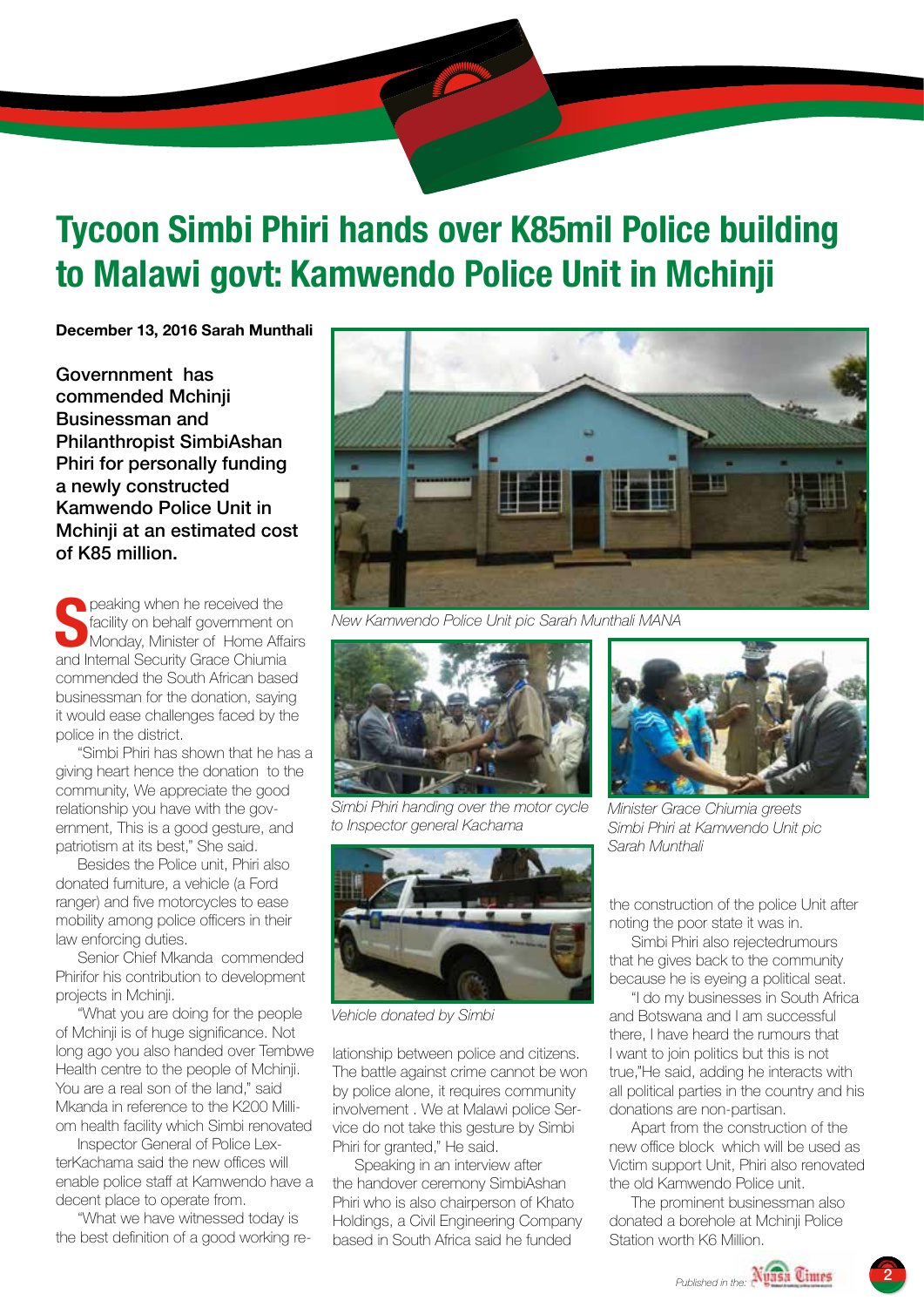# **Government Hails Businessman Simbi Phiri For Constructing A Multimillion Police Unit In Mchinji**

**By Malawi Voice Reporter on December 12, 2016**

Government of Malawi has commended Mchinjibased businessman, Simbi Ashani Phiri, of Khato Civils for personally funding key development projects in his district of origin thereby aiding government in service delivery to its citizens.

**During an official handover of a<br>
newly-constructed police unit at<br>
Kamwendo, Minister of Internal Af-<br>
fairs and Home Security Grace Obama** newly-constructed police unit at fairs and Home Security Grace Obama Chiumia said government finds Simbi's contribution to society as priceless.

"Government is very grateful for such a gesture. We appreciate the relationship you have with government and President Professor Arthur Peter Mutharika. This is patriotism at its best," said the minister.

Besides the police unit, Simbi also donated a vehicle and five motorcycles to ease mobility among police officers in their law enforcing duties.

In his address T/A Mkanda thanked Simbi for his timely and selfless intervention towards development of the area.

"What you do in this area is of huge significance to say the least. Not long ago you also handed over the new Tembwe Health Centre to people of his area. You are a real son of the land." said T/A Mkanda in reference to the K200 million health facility.

 Taking his turn, Police Inspector General Leckson Kachama said police officers at Kamwendo have just had their work eased with the donation.

"What we have witnessed today is the best definition of a good working relationship between police and citizens. The battle against crime can't be won



*Simbi Cuts The Ribbon To Mark The Official Opening Of The Polic Unit*



*Simbi and Chiuma Interacting during the event*



*Inside The Police Unit*



*Kachama Commending Simbi For The New Police Unit*

by police only, it requires community involvement. We at Malawi Police Service do not take this gesture by Mr Simbi for granted," he said.

Kachama added that the new offices will enable police staff at Kamwendo have decent place to operate from.

People from the area interviewed randomly said Simbi has become a beacon of hope in the area because he is injecting his money into key projects that are improving livelihoods in many aspects.



*Simbi and Chiuma Interacting during the event*

3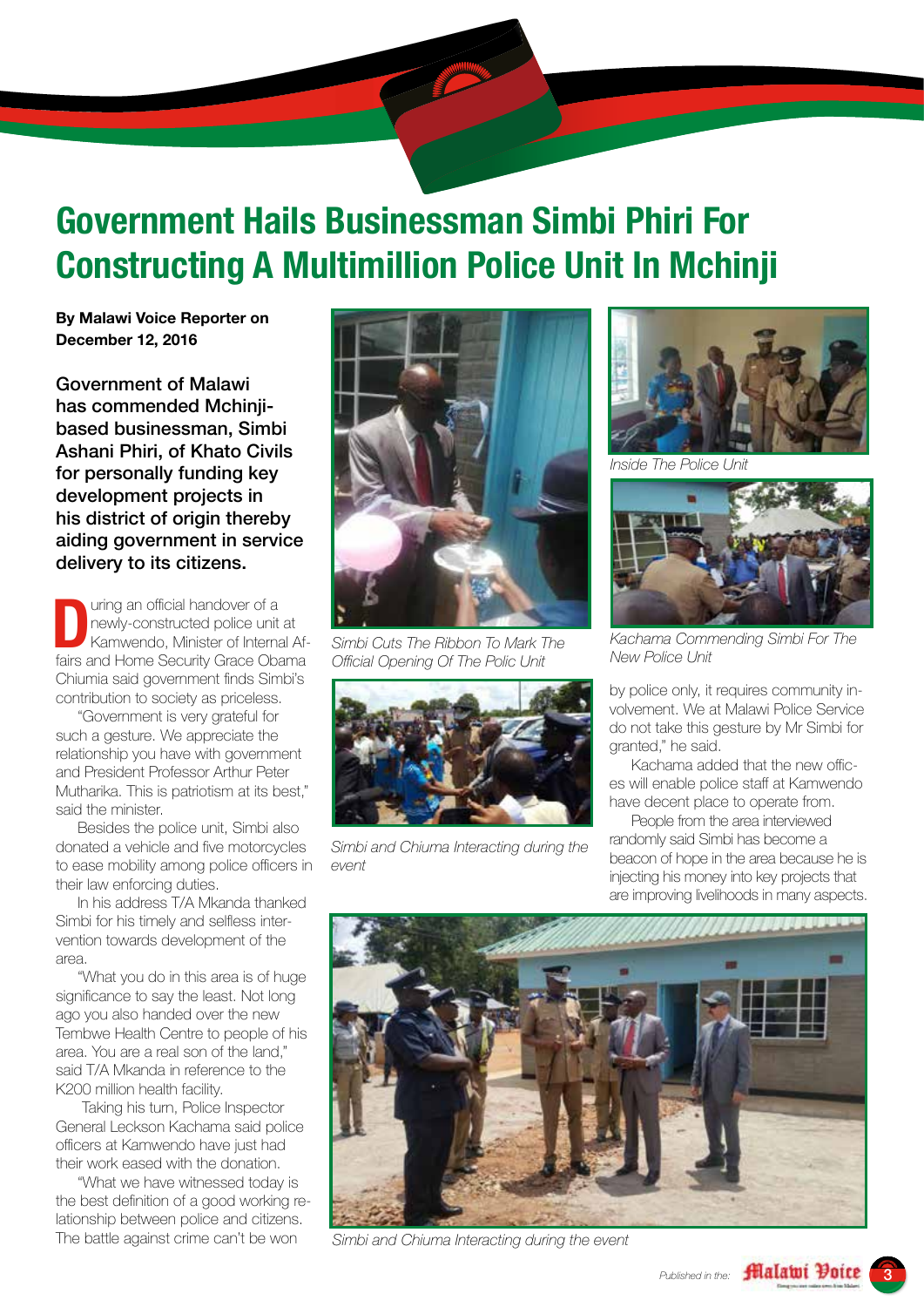# **Minister Kumpalume hails Mchinji businessman Simbi for constructing hospital**

**November 17, 2016 Sarah Munthali – Mana**

A Mchinji businessman Simbi Phiri on Wednesday handed over Tembwe Health Centre he renovated and constructed to the tune of K200 million to the Ministry of Health in Mchinii.

**R**eceiving the facility on behalf of government, Minister of Health Peter Kumpalume hailed the good gesture by the South African based businessman Phiri for funding the construction of the hospital.

"I am impressed with condition of this facility, it is a generous gift from Simbi Phiri I am grateful for the donation because it would have taken my ministry time to bring this facility to this state, he has spent a lot of money upgrading this facility and it is a big gift to the community here," He said.

Kumpalume urged Malawians to emulate the good example set by Phiri to support communities who are in need, especially health services.

"Most of the time there are Malawians who have money, but they wouldn't give a penny to anybody, we wait for people from Europe to give us aid, when we can give something to our neighbour, let us contribute to the society, we are not helping government but community," He added.

Kumpalume then urged people of Tembwe to ensure the facility is properly taken care of and maintained.

He said his ministry is developing an infrastructure plan that would help district health and council officials to make a plan on what needs to be done in health facilities to ensure the facilities are maintained and availability of resources in different parts of the country.

In his speech, Simbi Phiri who is



*Kumpalume touring the facility with Simbi Phiri and other officials* 



*Kumpalume (centre) with Simbi Phiri right at the health centre pic Sarah munthali MANA*

also the Executive Chairman of Khato Holdings, a civil engineering company in South Africa, said he decided to construct the health centre because of its pathetic state.

"As someone who comes from this area Tembwe in Traditional Authority Mlonyeni, I felt bad when I saw the facility, which was given to us by donors in a bad state, I thought I should contribute towards the community I come from and it has cost me Four Million Rands ," He said.

The renovation of the facility includes



*One of the staff houses at Tembwe Health centre renovated by Simbi Phir*

the out patient, maternity wings, offices, a new guardian shelter, water tanks and staff houses among other things.

*Published in the: Halatui Poice* 

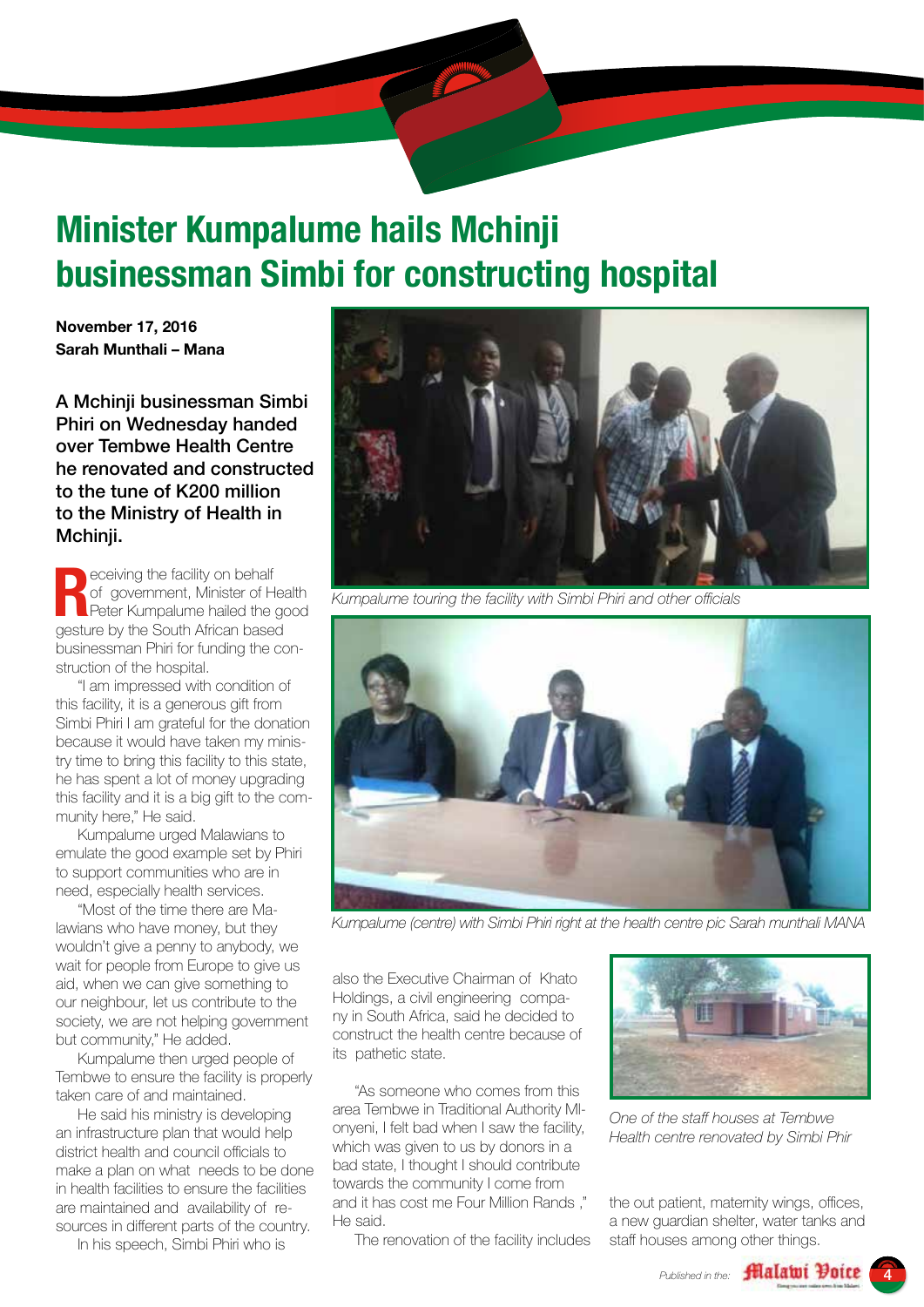# **Simbi Phiri invests K1 billion in decent homes for 'neighbours' in Mchinji**



*Lumbe village in Mchinji transformed by Simbi Phiri*

#### **February 12, 2018 Nyasa Times Reporter**

### Malawian billionaire business tycoon, Simbi Phiri has undertaken another 'humanitarian' construction project in Mchinji

**He** has provided decent houses<br>
and accom modation for the pe<br>
ple of Lumbe Village for free af-<br>
ter constructing and furnishing a prim and accom modation for the peoter constructing and furnishing a primary school, including building teachers' houses in his home village of Chembe in Traditional Authority Mazengera in Lilongwe.

 Lumbe Village in Traditional Authority Mlonyeni in Mchinji borders Simbi Farm.

The village is a typical Malawian village characterized by deep-rooted poverty where villagers live in grass

thatched huts and consume water from unprotected sources, including wells, streams and rivers. Electricity has also been a far-fetched dream.

However, the story is completely different today.

In a typical spirit of good neighbourliness, Simbi Phiri has coughed 20 million South African Rands (about 1 billion Malawi Kwacha) to face-lift Lumbe Village and comprehensively transform villagers' livelihood.

The village is a typical Malawian village characterized by deep-rooted poverty where villagers live in grass thatched huts and consume water from unprotected sources, including wells, streams and rivers. Electricity has also been a far-fetched dream.

However, the story is completely different today.

In a typical spirit of good neighbourliness, Simbi Phiri has coughed 20 million South African Rands (about 1 bil-

lion Malawi Kwacha) to face-lift Lumbe Village and comprehensively transform villagers' livelihood.

A tour of the village by Nyasa Times recently, revealed an on-going massive construction project in Lumbe Village, where grass thatched huts and houses, built with raw wood and mud, are being demolished and replaced with modern dwelling houses.

Simbi Phiri has constructed over 50 houses built with modern materials including cement blocks, tiles, steel windows and door frames and iron roofing sheets

Out of over 50 houses, 25 are stand-alone houses. While about 10 blocks are containing three houses each.

According to Village Headman Lumbe, there are about 55 families in his village and that therefore each family will have their own modern dwelling house.

He said all houses are self-con-